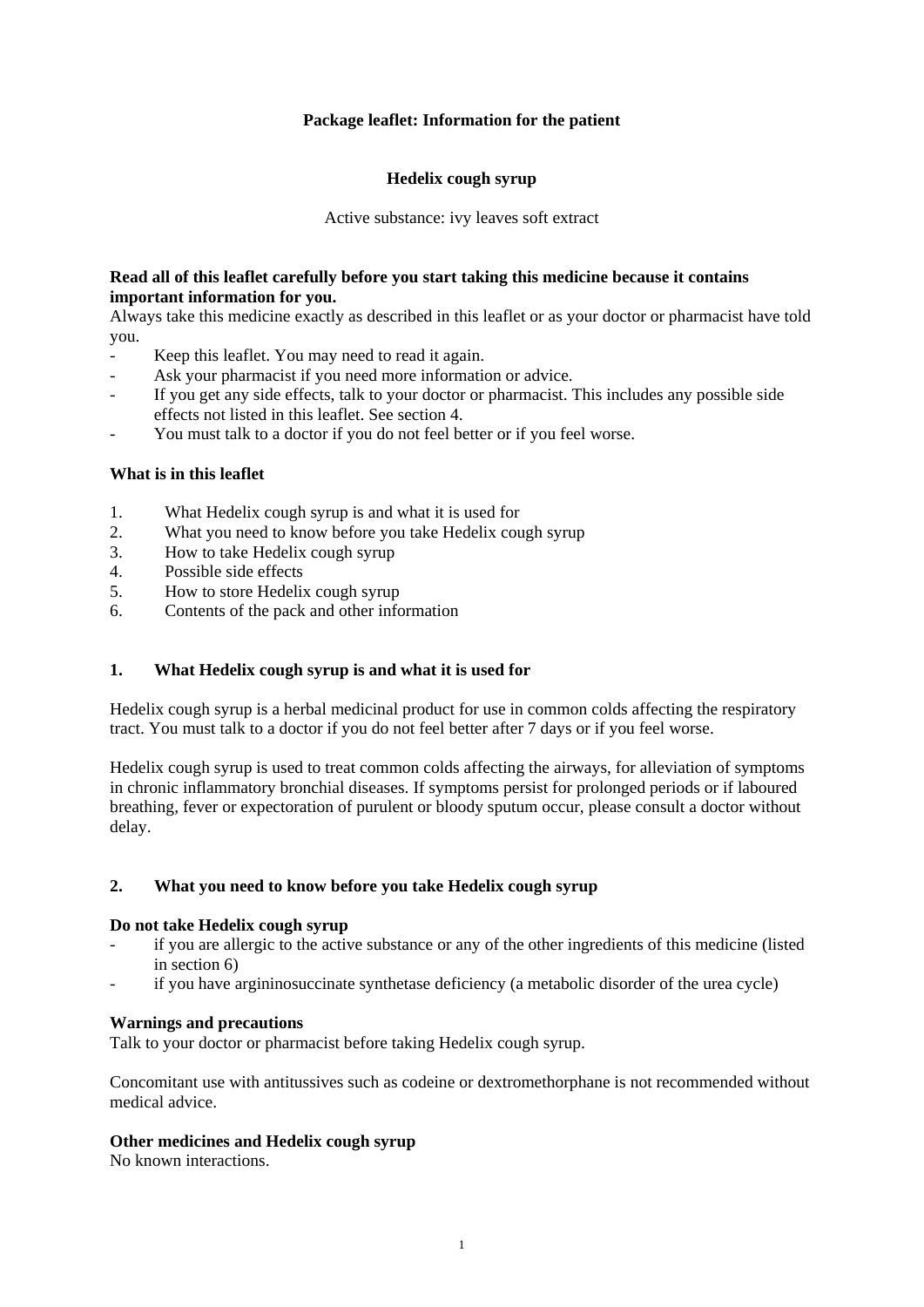Tell your doctor or pharmacist if you are taking, have recently taken or might take any other medicines.

## **Hedelix cough syrup with food, drink and alcohol**

No special precautions are necessary.

## **Pregnancy, breast-feeding and fertility**

If you are pregnant or breast-feeding, think you may be pregnant or are planning to have a baby, ask your doctor or pharmacist for advice before taking this medicine.

This medicinal product should not be used without medical advice as there are insufficient data available from studies.

#### **Driving and using machines**

No special precautions are necessary.

#### **Hedelix cough syrup contains sorbitol.**

Please take Hedelix cough syrup only after you have consulted your doctor if you know that you suffer from intolerance to certain types of sugar.

## **3. How to take Hedelix cough syrup**

Always take this medicine exactly as described in this leaflet or as your doctor or pharmacist have told you. Check with your doctor or pharmacist if you are not sure.

The recommended dose is:

**Adolescents over the age of 10 year, adults and elderly:** 5 ml syrup three times daily

**Children aged 4 - 10 years:**  2.5 ml syrup four times daily

**Children aged 1 - 4 years:** 2.5 ml syrup three times daily

**Infants aged 0 – 1 year:** 2.5 ml syrup once daily

For exact dosing a dosing syringe is included to this medicinal product.

How to use the dosing syringe:

For the exact dosing a measuring scale is printed on the syringe.



1. Stick the dosing syringe together with the open bottle. Push it softly in the bottle until it is fixed. The plunger has to be in the syringe at that time.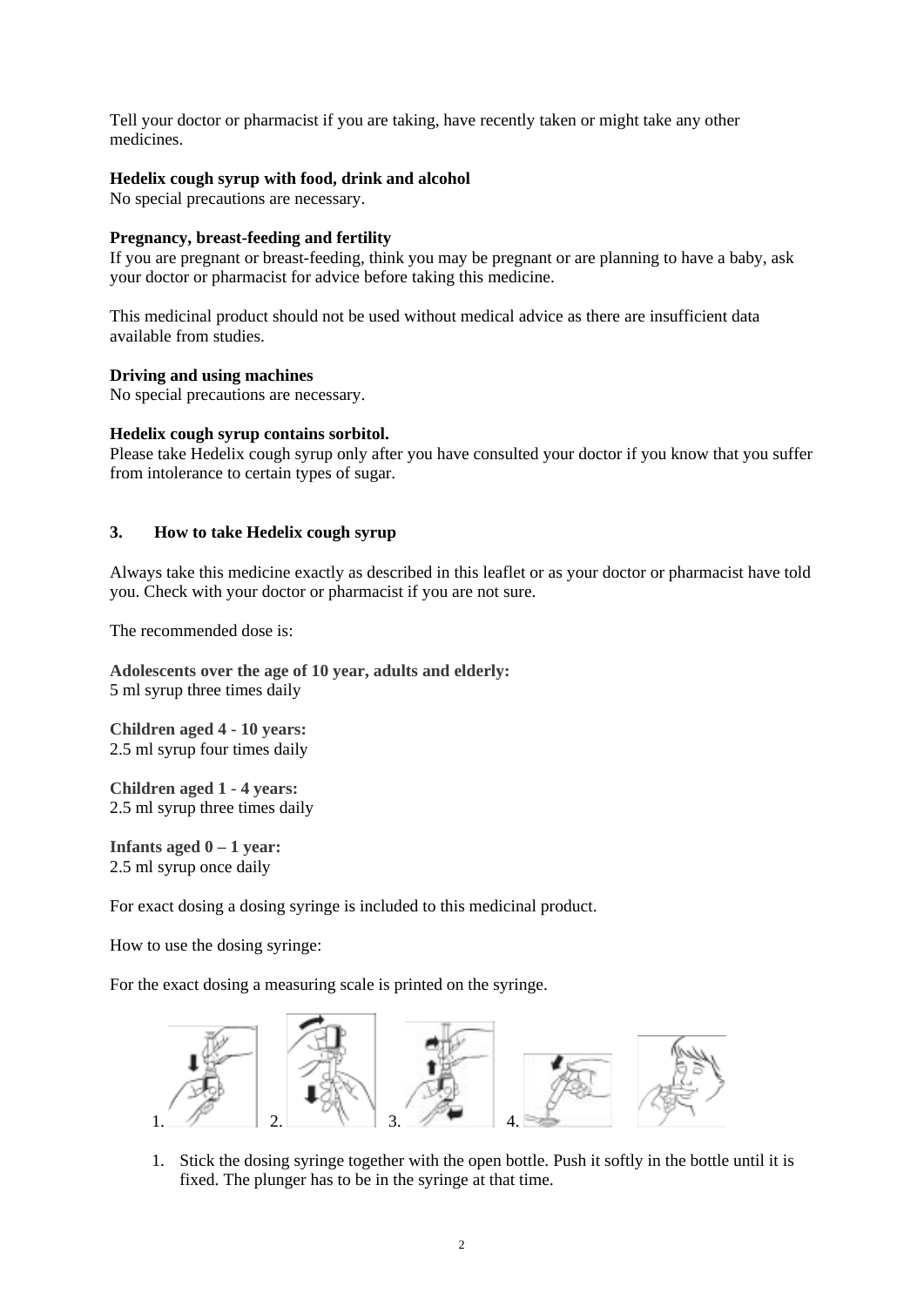- 2. Turn the bottle carefully upside down and draw up the liquid softly by drawing the plunger to the selected dosing mark.
- 3. Reverse the bottle and draw out the syringe by a soft rotation. Close the bottle after taking the dosage.
- 4. The syrup may be taken directly by emptying the syringe in the mouth towards the cheek or by using a spoon.
- 5. After taken the dosage clean the single parts of the syringe and dry them.

### **Method of administration**

For oral use

Please take the syrup undiluted and ensure that you drink sufficient fluid (preferably drinking water) afterwards.

#### **Duration of use**

Do not take Hedelix cough syrup for more than a few days unless advised by a doctor. See also the section 1 "What Hedelix cough syrup is and what it is used for".

If you have the impression that the effect of Hedelix cough syrup is too strong or too weak, please contact your doctor or pharmacist.

## **If you take more Hedelix cough syrup than you should**

If you mistakenly take one or two individual doses more than you should, this is unlikely to result in any harmful effects. However, if you take much larger quantities than this, you may experience nausea, vomiting and diarrhoea. In this case, you should contact a doctor.

## **If you forget to take Hedelix cough syrup**

Do not take a double dose to make up for a forgotten dose. Continue to take the medicine as instructed by your doctor or as described in this leaflet.

#### **4. Possible side effects**

Like all medicines, this medicine can cause side effects, although not everybody gets them.

## **Possible side effects:**

Uncommon (may affect up to 1 of 100 people): Gastric symptoms might occur (nausea, vomiting, diarrhoea) in sensitive persons.

Very rare (may affect 1 of 10,000 people): Allergic reactions (breathlessness, tumescences, erythema, itches) might occur after the ingestion of ivy-containing drugs.

If any of the side effects listed gets serious, or if you notice any side effects not listed in this leaflet, please tell your doctor or pharmacist.

#### **Reporting of side effects**

If you get any side effects, talk to your doctor or pharmacist. This includes any possible side effects not listed in this leaflet. You can also report side effects directly via the Bundesinstitut für Arzneimittel und Medizinprodukte, Abt. Pharmakovigilanz, Kurt-Georg-Kiesinger-Allee 3, D-53175 Bonn, Website: www.bfarm.de. By reporting side effects you can help provide more information on the safety of this medicine.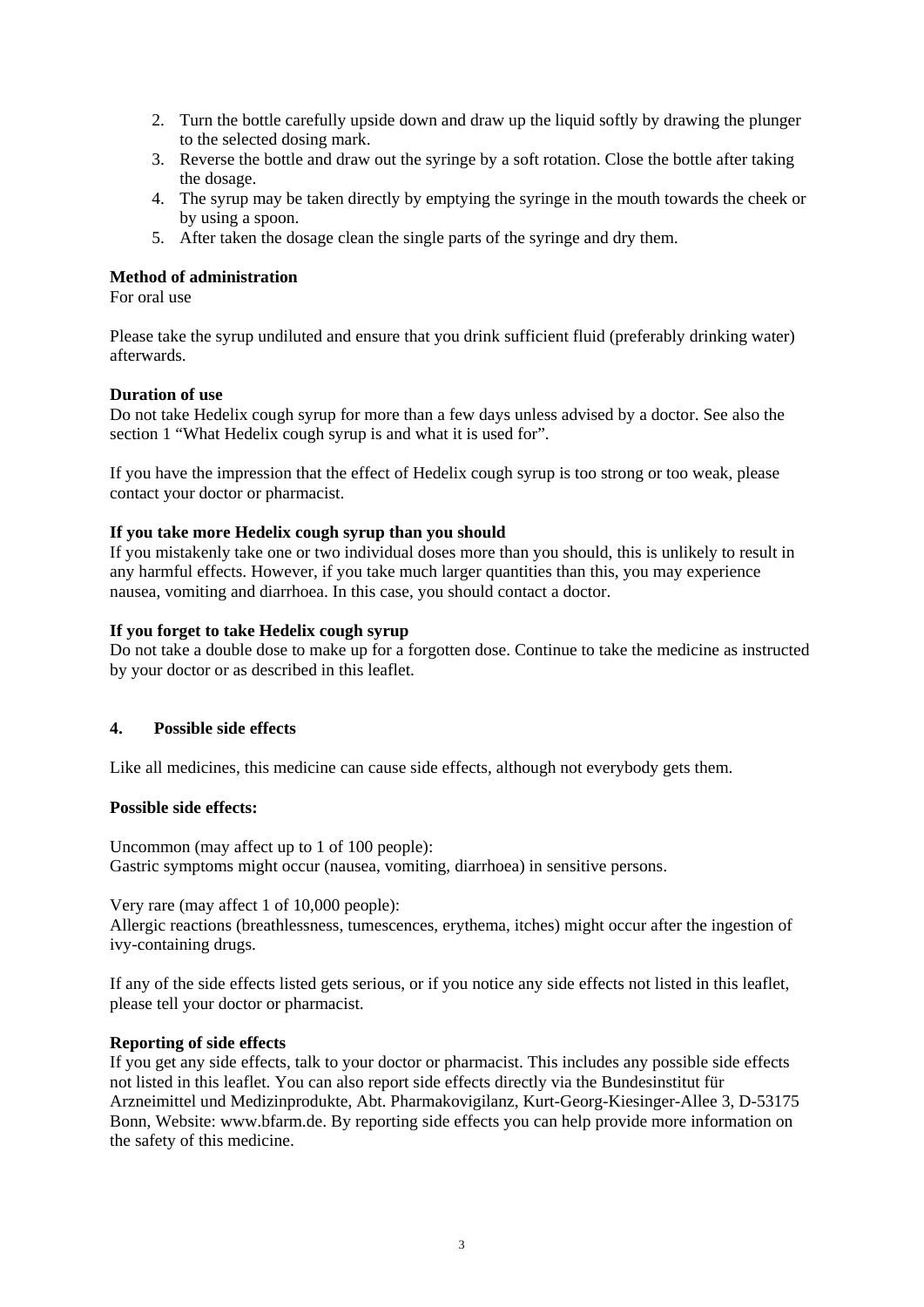## **5. How to store Hedelix cough syrup**

Keep this medicine out of the sight and reach of children.

Do not use this medicine after the expiry date which is stated on the carton and the label after "Exp": The expiry date refers to the last day of that month.

### **Storage conditions:**

This medicinal product does not require any special storage conditions.

## **Information on shelf life after first opening of the container:**

After first opening of the container Hedelix cough syrup can be used for 6 months.

# **6. Contents of the pack and other information**

#### **What Hedelix cough syrup contains**

The active substance is ivy leaves soft extract

100 ml syrup contains 0.8 g soft extract of Hedera helix L., folium (ivy leaves) (2.2 – 2.9:1). The extraction solvents are ethanol 50 % V/V and propylene glycol (98:2 m/m).

The finished product contains no alcohol (ethanol).

The other ingredients are:

Macrogolglycerol hydroxystearate, star anise oil, hydroxyethylcellulose, sorbitol liquid (non crystallising), propylene glycol, glycerol, purified water.

#### **What Hedelix cough syrup looks like and contents of the pack**

Hedelix cough syrup is a clear, yellowish-brown solution. Hedelix cough syrup is available in packs with 100 ml and 200 ml.

#### **Marketing Authorisation Holder and Manufacturer**

Krewel Meuselbach GmbH Krewelstr. 2 53783 Eitorf Germany Telephone: +49 (0)2243/ 87-0 Fax: +49 (0)2243/ 87-175 E-mail: info@krewelmeuselbach.de

**This leaflet was last revised in August 2015.**